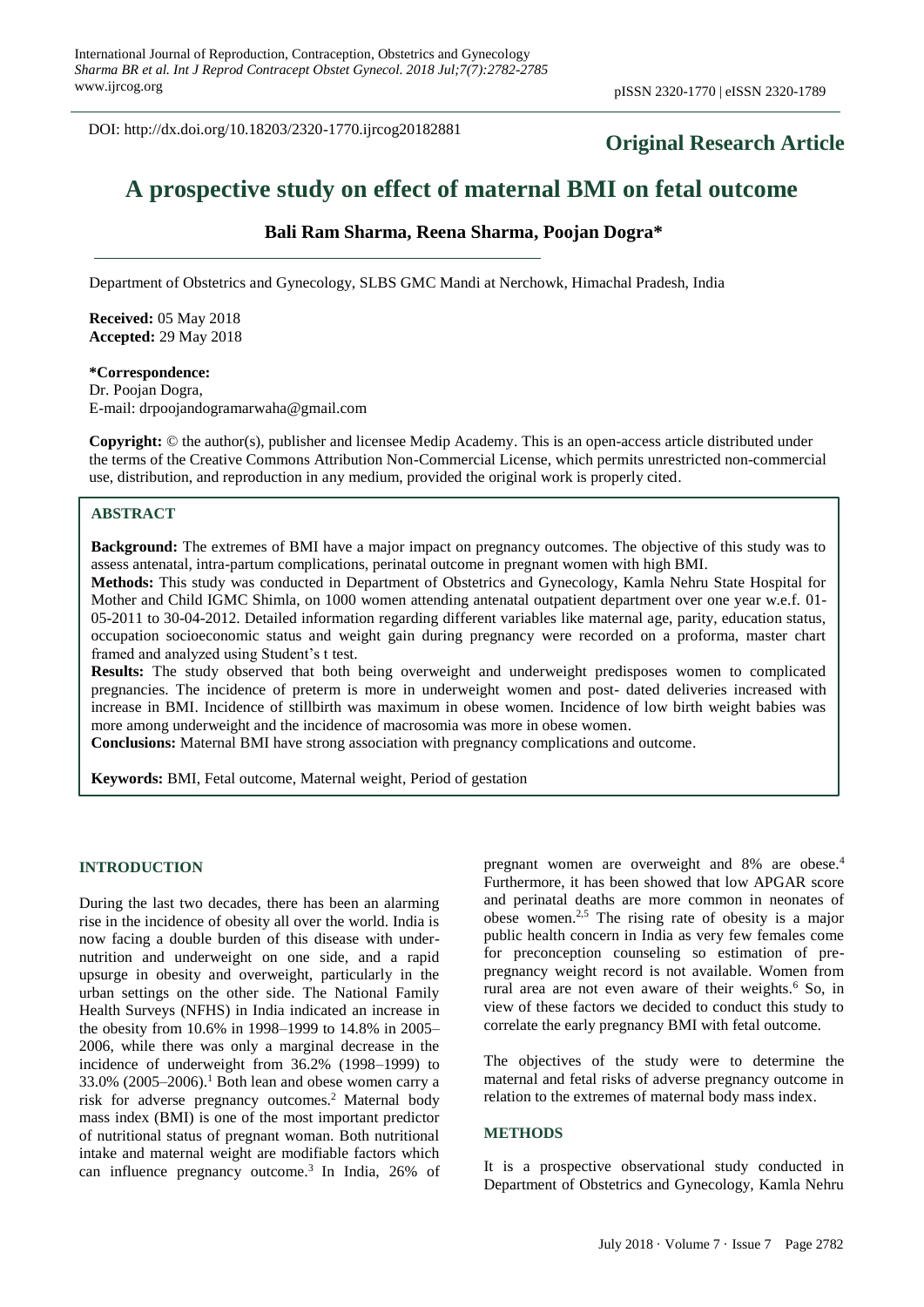State Hospital for Mother and Child IGMC Shimla, on 1000 women attending antenatal outpatient department over one year w.e.f. 01-05-2011 to 30-04-2012. On first antenatal visit before 12 weeks of gestation weight was measured by a calibrated scale accurate up to 0.5 kg and height was measured in meters and BMI was calculated in Kg/m<sup>2</sup> . For each mother BMI was calculated at first visit before 12 weeks of gestation, parity, POG, socioeconomic status, education and occupation was noted. Fetal outcome in form of live birth, stillbirth or intrauterine death, birth weight, APGAR at 5 minutes and admission to NICU were correlated to maternal variables. Detail information regarding different variables like maternal age, parity, education status, occupation socioeconomic status and weight gain during pregnancy was recorded on proforma and statistical testing was performed using Student's t test. Nominal categorical data between the groups were compared by Chi-square test and p value <0.05 was considered significant.

# **Women in study group were divided in four groups according to BMI:-**

- Group A– Underweight- $\langle 18.5 \text{ kg/m}^2 \rangle$
- Group B- Normal BMI-  $18.5 \text{ to} 24.9 \text{ kg/m}^2$
- Group C- Overweight- 25 to 29.9 kg/m<sup>2</sup>
- Group D- Obese-  $>30 \text{ kg/m}^2$

#### **Parameters evaluated during study were:-**

- Fetal outcome- live birth, still birth or intrauterine death.
- Birth weight of neonate- very low, low, normal or macrosomia.
- APGAR at 5 minutes.
- Newborns admitted to NICU.

#### *Exclusion criteria*

Women with multiple gestation, DM, essential hypertension, cardiovascular disease, renal disease, pulmonary disease and autoimmune disorders.

#### **RESULTS**

On the basis of the BMI, out of the 1000 women, Group A, 92 (9.2%) were underweight and Group B, 486 (48.6%) belonged to the normal weight category, while Group C, 375 (37.5%) and Group D, 47 (4.7%) women were from the overweight and the obese categories respectively (Table1).

## **Table1: Distribution of women according to BMI.**

| Group | <b>BMI</b><br><b>Category</b> | <b>BMI</b><br>(kg/m <sup>2</sup> ) | <b>Number</b><br>of Pt. | <b>Percentage</b> |
|-------|-------------------------------|------------------------------------|-------------------------|-------------------|
| A     | Under<br>Weight               | <18.5                              | 92                      | 9.2               |
| B     | Normal<br>Weight              | $18.5 -$<br>24.9                   | 486                     | 48.6              |
| C     | Over<br>Weight                | $25-29.9$                          | 375                     | 37.5              |
| D     | Obese                         | >30                                | 47                      | 4.7               |

There were significantly more preterm deliveries 16 (17.4%) in group A as compared to group B 6.4%, group C 6.9% and group D 6.4%. There were significantly more (p=0.0230) post-term deliveries in obese group D as compared to group B.

#### **Table 2: Period of gestation in relation to BMI at delivery (total women=1000).**

| <b>BMI</b> group                              |              | к            |             | D            |
|-----------------------------------------------|--------------|--------------|-------------|--------------|
| Number of women                               | 92           | 486          | 375         | 47           |
| Abortion (up-to 24 weeks)                     | $5(5.4\%)$   | $25(5.1\%)$  | $36(9.6\%)$ | $6(12.8\%)$  |
| Preterm $(24 \text{ to } < 37 \text{ weeks})$ | $16(17.4\%)$ | $31(6.4\%)$  | $26(6.9\%)$ | $3(6.4\%)$   |
| Term $($ >37 to <40 weeks)                    | 65 (70.7%)   | 380 (78.2%)  | 264 (70.4%) | 28 (59.6%)   |
| Post-term $(>40$ weeks)                       | $6(6.5\%)$   | $50(10.3\%)$ | 49 (13.1%)  | $10(21.3\%)$ |

#### **Table 3: Birth weight of neonate in relation to BMI (total women=1000).**

| <b>BMI</b> group                    |            |             | C.          |              |
|-------------------------------------|------------|-------------|-------------|--------------|
| Number of women                     | 92         | 486         | 375         | 47           |
| VLBW $\left($ < 1.5 kg)             | $6(6.5\%)$ | $20(4.1\%)$ | $15(4.0\%)$ | $1(2.1\%)$   |
| LBW $(1.5-2.5 \text{ kg})$          | 28 (30.4%) | 56 (11.5%)  | $21(5.6\%)$ | $1(2.1\%)$   |
| Normal weight $(>2.5-4 \text{ kg})$ | 57 (62.0%) | 401 (82.5%) | 328 (87.5%) | $40(85.1\%)$ |
| Macrosomic $($ >4 kg)               | $1(1.1\%)$ | $9(1.9\%)$  | $11(2.9\%)$ | $5(10.6\%)$  |

There was significantly low mean birth weight of neonates in group A as compared to group B  $(p=0.001)$ and mean birth weight in group  $C$  (p=0.024) and group  $D$ (p=0.005) was higher than group B.

The incidence of live births, stillbirths and IUD was comparable in all the BMI groups. In group A there was no stillbirth only 1.1% had IUD. Group B 0.6% had stillbirth and 0.6% had IUD also. In group C 0.5% had stillbirth and 1.1% had IUD and group D 2.1% had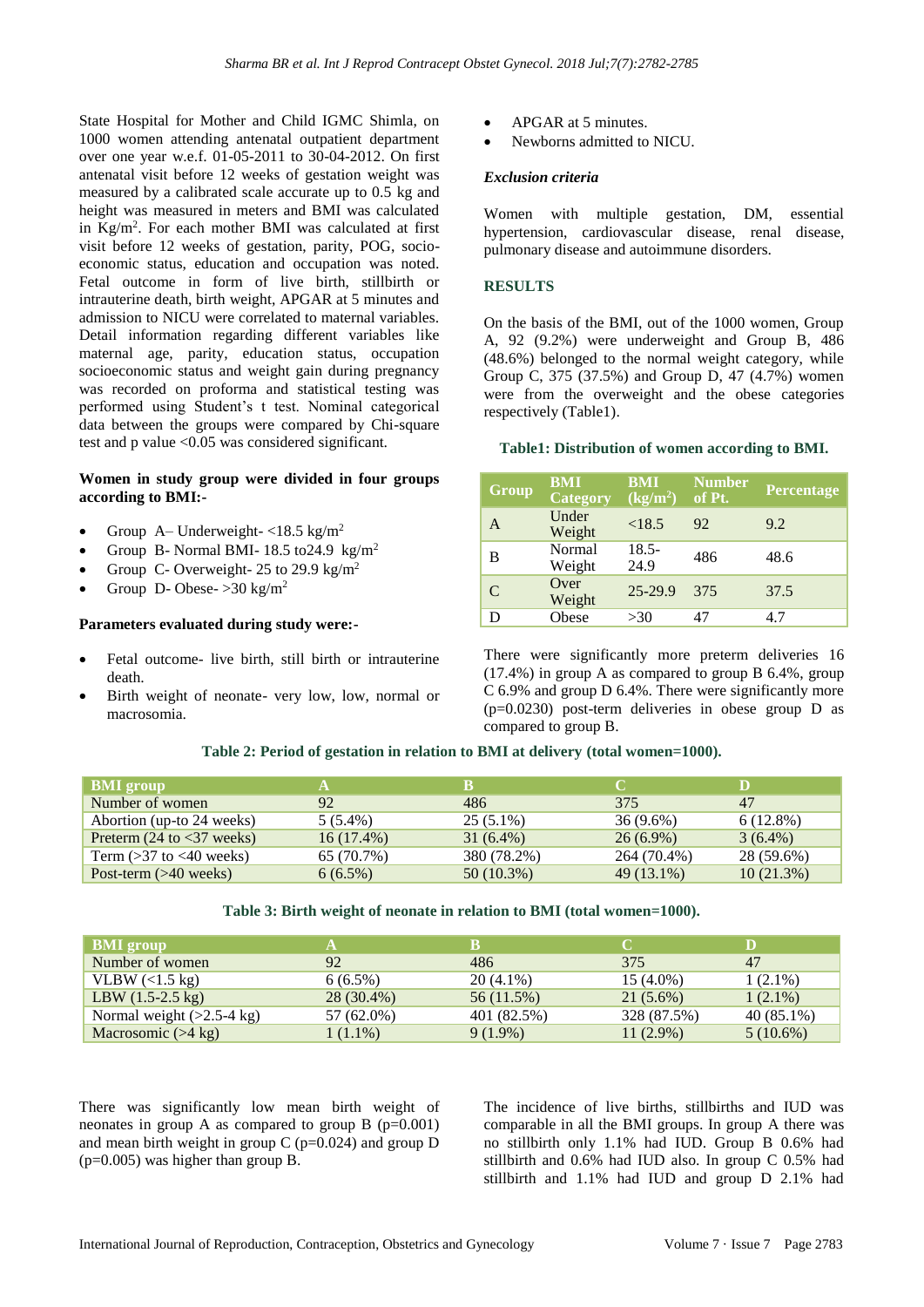stillbirth and 2.1% had IUD also. In group A there were 2.2% neonates who had APGAR <4 and 2.3% in group B, 2.4% in group C and 2% in group D. In group A 4.3% , group B 3.7%, group C 4.8% and group D 4% neonates had APGAR between 4-7.As compared to 94% neonates in group B who had APGAR >7 group A had 93.5%, group C had 92.85 and group D had 94 % neonates. APGAR score of neonates at 5 minutes was comparable in all BMI categories. It was observed that there were 8.7% neonates in group A, 7.8% in Group B, 9.6% in group C and 13% in group D who were admitted to NICU which were comparable in all groups.

# **Table 4: Neonatal outcome of women according to BMI (total women=1000).**

| <b>BMI</b> group   | A         | B              | C                           | D              |
|--------------------|-----------|----------------|-----------------------------|----------------|
| Number of<br>women | 92        | 486            | 375                         | 47             |
| Still Birth        | $0(0\%)$  | 3<br>$(0.6\%)$ | $\mathfrak{D}$<br>$(0.5\%)$ | 1<br>$(2.1\%)$ |
| <b>IUD</b>         | 1         | 3              | 4                           |                |
|                    | $(1.1\%)$ | $(0.6\%)$      | $(1.1\%)$                   | $(2.1\%)$      |
| APGAR < 4          | 2         | 11             | 9                           |                |
|                    | $(2.2\%)$ | $(2.3\%)$      | $(2.4\%)$                   | $(2.1\%)$      |
| APGAR 4-7          | 4         | 18             | 18                          | $\mathfrak{D}$ |
|                    | $(4.3\%)$ | $(3.7\%)$      | $(4.8\%)$                   | $(4.3\%)$      |
| NICU               | 8         | 3              | 36                          | 47             |
| admission          | $(8.7\%)$ | $(7.8\%)$      | $(9.6\%)$                   | (13%)          |

# **DISCUSSION**

Obesity has become an epidemic worldwide. WHO has declared obesity as a major killer disease of the millennium at par with malnutrition and HIV. BMI provides simple numeric measure of a person's fatness or thinness. Study observed that both being overweight and underweight predisposes women to complicated pregnancies.<sup>7</sup> The incidence of preterm is more in underweight women probably due to the fact that they belong to low socio-economic status with low educational standard, more manual work and are less aware for their health. Post- dated deliveries increased with increase in BMI which could be related to the sedentary life style of obese women. Mean gestational age at delivery was comparable in all the study groups in present study. Similar observation was made by Crane et al and Choi et al. Incidence of stillbirth was 0.0% in group A,0.6% in group B,0.5% in group C and 2% in group D.8,9 Incidence of live birth 98.5% reflects a good perinatal care at the institute. Live births were comparable in all BMI groups. APGAR score at 5 minutes <7 in present study was more as compared to study by Crane et al and Arrowsmith et al which could probably be explained by the more sophisticated and intensive intra-partum monitoring facilities in western countries.<sup>7</sup> Neonates admitted to NICU in present study were comparable to study by Crane et al and El-Gilany et al in groups A, B and C, but in group D admission to NICU was more in present study this can also be due to better perinatal care in western countries.<sup>9,10</sup> Low birth weight babies were more among underweight women due to poor nutrition and lack of health awareness in this group.<sup>9</sup> The incidence of macrosomia was more in group D which could be attributed to better nutrition, healthcare and increased incidence of gestational diabetes in this group. Our study has shown that macrosomia or babies with higher birth weight is common in obese and overweight women. Similar results were obtained with other studies conducted by Isaacs et al and Bianco et al. 11,12

# **CONCLUSION**

The study has shown an association between maternal weight and pregnancy outcome. It is concluded that obesity was associated with increased complication such as abortions, gestational diabetes, post-term delivery and fetal macrosomia etc. In underweight women adverse outcome were increased incidence of pre-term deliveries and low birth weight babies. The management should include the pre-pregnancy counseling in eligible women.

*Funding: No funding sources Conflict of interest: None declared Ethical approval: The study was approved by the Institutional Ethics Committee*

# **REFERENCES**

- 1. International Institute for population sciences. Key Indicators for India from NFHS-3. Available at: http://www.nfhsindia.org/pdf/India.pdf. Published 2006.
- 2. Sahu MT, Agarwal A, Das V, Pandey A. The impact of the maternal body mass index on the obstetric outcome. J. Obstet. Gynaecol Res. 2007;33(5):655-9.
- 3. Nutrition during Pregnancy and Lactation. Implementation Guide. Available at: http://www.nap.edu/openbook.php?record\_id=1984. Accessed on 2011 Apr 25.
- 4. O'Brien TE, Ray JG, Chan WS. Maternal body mass index and the risk of preeclampsia: A systematic overview. Epidemiol. 2003;14:368-74.
- 5. Scott-Pillai R, Spence D, Cardwell CR, Hunter A, Holmes VA. The impact of body mass index on maternal and neonatal outcomes: A retrospective study in a UK obstetric population, 2004-2011. BJOG. 2013;120:932-9.
- 6. Kopelman PG. Causes and consequences of obesity. Med Int. 1994;22:385-8.
- 7. Arrowsmith S, Wary S, Quenby S. Maternal obesity and labour complications following induction in a prolonged pregnancy. Br J Obstet Gynaecol. 2011;118:578-88.
- 8. Bhattcharya S, Campbell MD, Liston WA. Effect of Body Mass Index on pregnancy outcomes in nulliparous women delivering singleton babies. BMC Public Health. 2007;7:168.